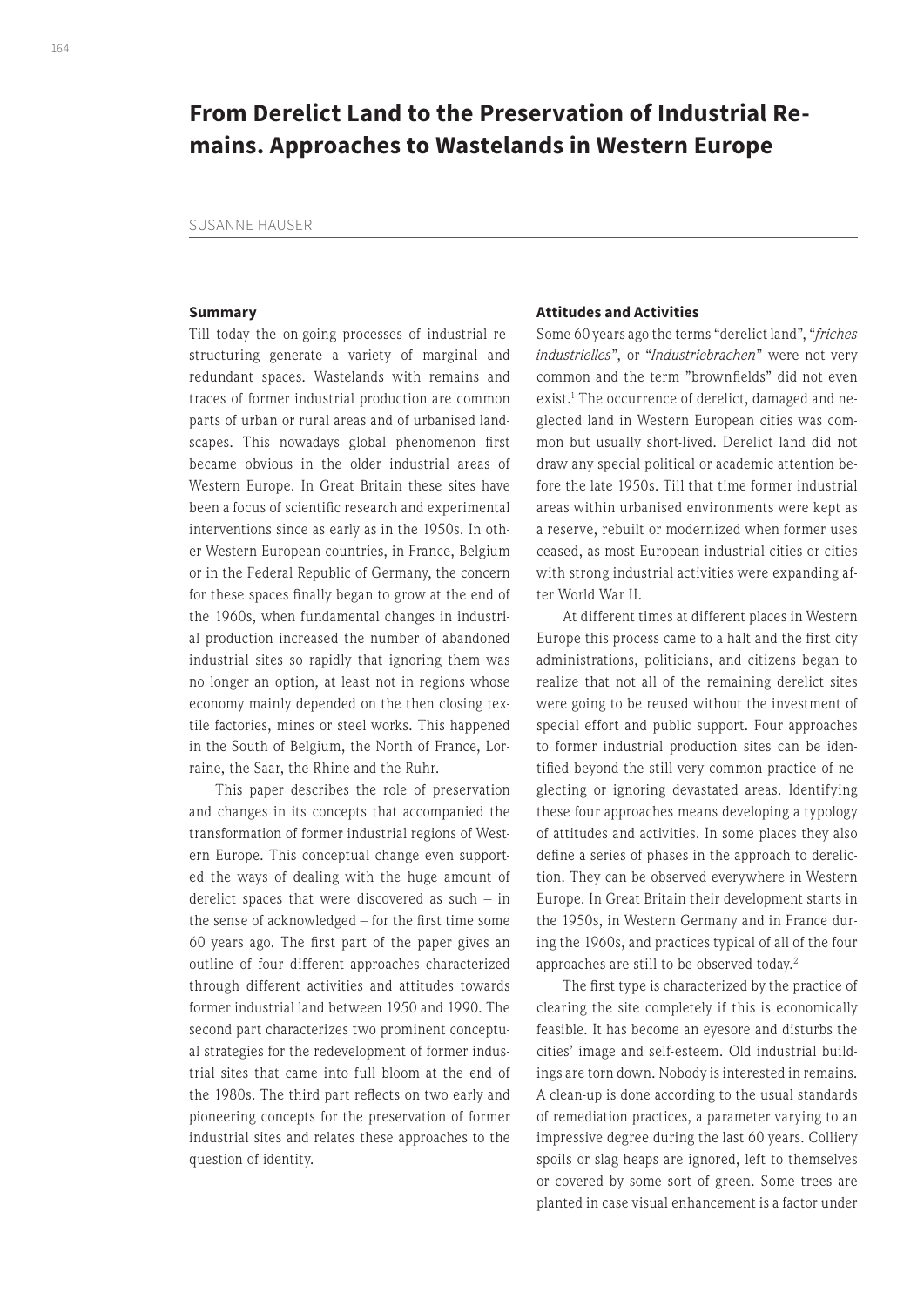consideration. Nobody comments on any historic or archaeological significance, nobody talks about any biotopes on industrial wastelands, or about the aesthetic impact of a certain construction. Successful redevelopment still means the creation of new buildings for new industrial production, or, in urban areas, for other purposes while industry is leaving town.

The second approach is characterized by different forms of analysis. Former industrial sites become an intensely discussed subject for administrations and planners. Industry is not leaving town but definitely closing down. Some communities realize and acknowledge that there is indeed derelict land that has not been used for a much longer time than just the usual turnover rate of production facilities. The creation of office space and housing developments does not fill the gap. The land is not needed for further urban development and the sites are too big to be cleaned. To become useful again their functions have to be redefined. Urbanists, and in some places already special planning agencies, begin to reconsider the situation still considered to be temporary but which would change too slowly if left entirely to the free play of market forces. Contamination becomes an issue and lowers the sale potential of the sites in question. Some groups, concerned citizens, ecologists as well as developers, start to think about ecological effects and toxic remains of former industrial production. The idea that industrial buildings are worth their preservation gains popularity.

The third attitude is characterized by openness towards experimental approaches. There are so many derelict sites that they cannot be cleared or used any more. Apart from deliberate disregard, there are two ways of dealing with the situation: hope beyond reason or revitalization supported by public investment. In this phase, the management of revitalization processes includes arguments presented by preservationists into their schemes. Old industrial buildings and structures are "saved", and certain characteristic traits of former industrial sites are protected and inspire new designs. Some remains of the long forgotten industrial production are even considered as assets with some value. These may include settlements, housing estates, and, in very ambitious projects, also social structures and lifestyles. The neighbourhoods surrounding former industrial areas are considered as places worthy of their preservation too. Several museums are created and post-industrial biotopes become recognized as nature of a special and highly interesting kind. Questions concerning contamination enter revitalization programs and lead to intensified cleanups, including physical and chemical treatments of brownfields.

The fourth attitude reacts to the fact that the number of abandoned industrial sites once again has been growing. Waiting for new industries has definitely turned out to be another term for neglect which, of course, is still a possible option but no longer acceptable. A better option is the search for opportunities for cheap and minimal intervention. Whereas other or earlier rebuilding processes resulted in quite impressive relocations of materials, movements of materials have now diminished. The concepts of physical and chemical clean-ups are more ambitious than ever, but the guiding idea of perfection in processing and cleaning severely damaged land is abolished. Gradual solutions are preferred. The symbolic reorganization of spaces is even more important than in the third approach. This includes the heightened relevance of "tradition" and "history", the forming of "images" of certain restructured areas, the importance of the "uniqueness" of certain built structures. Aesthetics and ambitious conceptual strategies become decisive issues in planning for derelict sites. Also the recognition of the former industrial, the "manufactured site"<sup>3</sup> as a "natural site" is important in so far as the present structure is seen as a given to human intervention just as it is or was. Concepts of culture and nature as well as their boundaries vanish at the same time. New models of the environment and its control and management emerge.<sup>4</sup> The way of dealing with the former industrial sites becomes imaginative, holistic and controlling. Sometimes their new functions even have to be invented from scratch. This insight grows slowly and leads to imaginative and even visionary ways of dealing with dereliction.

# **Symbolic Strategies**

Planning and designs for former industrial sites differ widely depending on the date of implementation and on local conditions. Two symbolic strategies with close ties to concepts of preservation, however, were often considered in the 1980s and 1990s and later, if a redevelopment of the first type was not possible and if hope did not bridge the time between old functions and new developments. The required basic knowledge informing these strategies is differ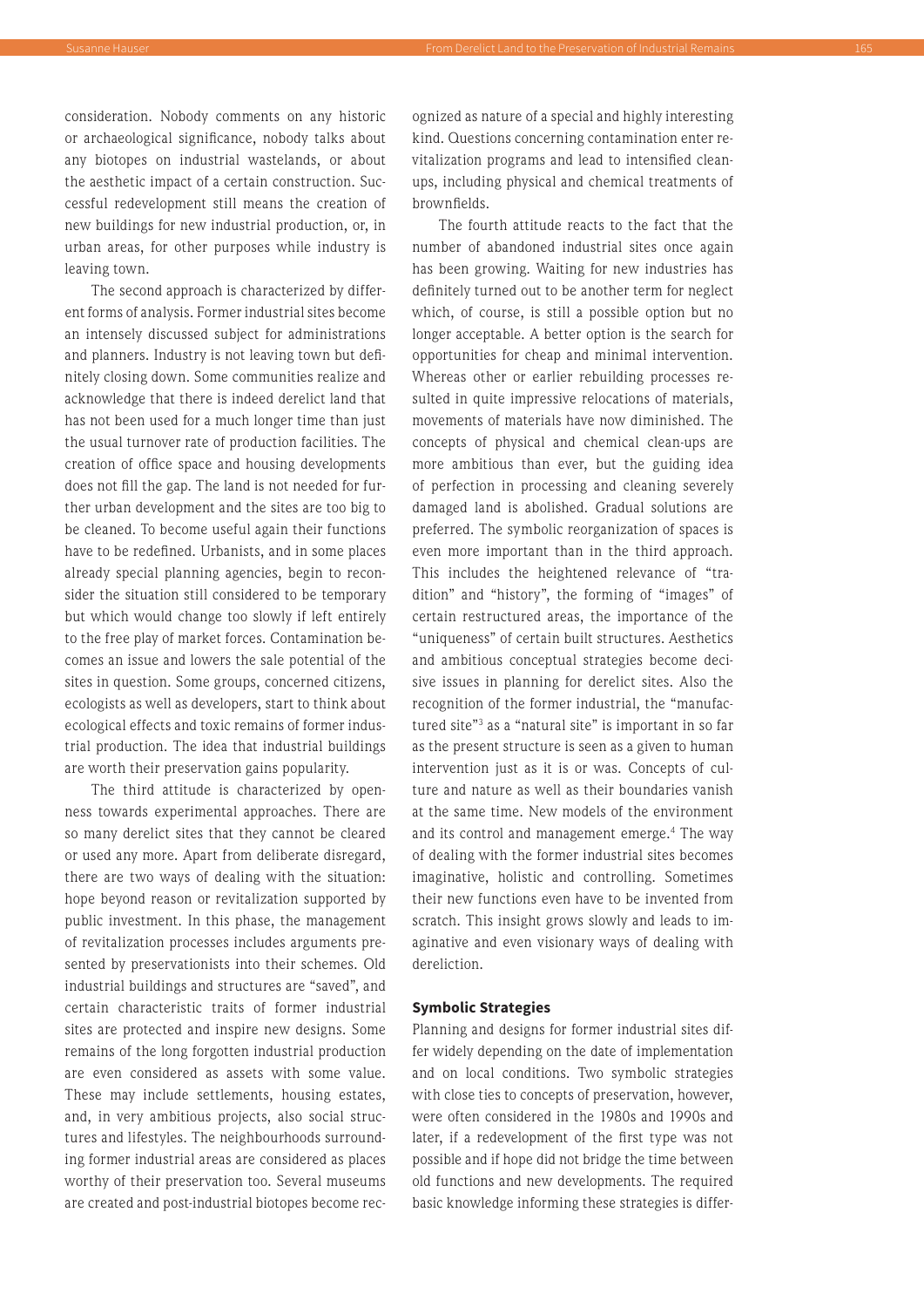ent as well as their motivation and their respective histories. They can be best understood as results of manifold intellectual efforts and practices related to industrial sites that ultimately consolidated into standard practices. One strategy has its starting point in biological and ecological interest, the other in ways of recalling the past. I call them the *turn to nature* and the *turn to memory*. Both approaches became powerful and efficient means in recycling and redevelopment processes. Both were results of the remodelling of traditional assumptions about nature and culture, a process that involved not just several academic disciplines, but also the growing interest and expertise of citizens. In the 1980s and 1990s both strategies were inspired and enjoyed the backing of public interest.

The success of the turn to nature during the 1980s and 1990s was due to a shift in ecological observation and research and a growing popular interest in "nature". As much as the turn to history this turn can be described as a slow move towards a new subject in the academic field, supported by a process leading to a new political agenda. It was inspired by environmentalism as much as by academic ecology, by green political agendas as much as by scepticism towards any industrial activity.

The strategic potential of the interest in urban or industrial "nature" was not at all predictable when some pioneers began their surveys. Till the 1950s the academic discipline of biology had not taken any special interest in urban areas and even less in plants or animals on industrial sites. Already in the 1920s, however, there was an international network of corresponding botanists, many of them not professionals but *connaisseurs* or *amateurs*, who did research on foreign and newly arriving plants able to survive without human support in the locations where they had landed by chance. The most rewarding places for observations were, of course, railway transhipment points and docklands in industrial areas, or any other place where imported raw materials such as cotton or copper or sugar were unloaded. These botanists seem to have been the first to bridge the gap between botanical interest, and a devotion to the aesthetics of nature and industry.<sup>5</sup>

In the 1950s this link was enforced by a different approach driven by quite pragmatic aims. In areas heavily damaged through mining activities, in Wales and Lancashire, some biologists started a search for plants able to survive on toxic debris of varying kinds. They hoped to find plants able to sup-

port the greening of colliery spoils.<sup>6</sup> The idea was to solve three problems with one approach: Greening stopped erosion and dangerous landslips, and, as green hills were aesthetically preferred, grey slag hills should undergo a treatment to make them more appealing to the eye. As a consequence, psychological effects for the remaining neighbourhood were also taken into account. Above all these approaches were intended to minimize the necessary degree of intervention and corresponding costs. The research was intended to find out how "nature" did the greening just by itself and to identify economic means of supporting the natural processes. This was one of the first steps towards minimal intervention that is quite common today.

A third group with again different interests offered their findings on wastelands and former industrial sites. Some ecologists specialized in cities and thus defined the new discipline of urban ecology. They took a closer look at urban and industrial sites and showed that several plants and some wild animals too could get along quite well with the living conditions provided by urban environments and industrial production. They began to popularize the idea that some industrial production sites where common prejudice expected nothing but toxic and xenobiotic conditions showed a very interesting range of fauna and flora, with a broad, and at times quite unexpected, variance in type and quantity.<sup>7</sup> Some ecologists even argued and demonstrated that some of the sites with the highest bio-diversity were urban industrial or post-industrial areas. When ecologists counted the plant species in a former railway area of 150 hectares in Berlin in the 1980s, it turned out to be supporting the enormous number of 566 different species. Four plants were identified that had never been found in Germany before, and three plants were described for the first time in the history of biology.8

These plants and animals, this "nature", was not untouched by human influence, it had previously been used in a productive or in a destructive way – this depends on the observer's perspective on urban and industrial development – and it did not meet traditional criteria of beauty. This may be one of the reasons why it took some time till plants and animals in cities and on former industrial land became recognized beyond the discourse of botany and urban ecology. But new political movements helped to spread the message. Evidently pristine nature as the bulwark of authentic life could not be expected on industrial sites formed and often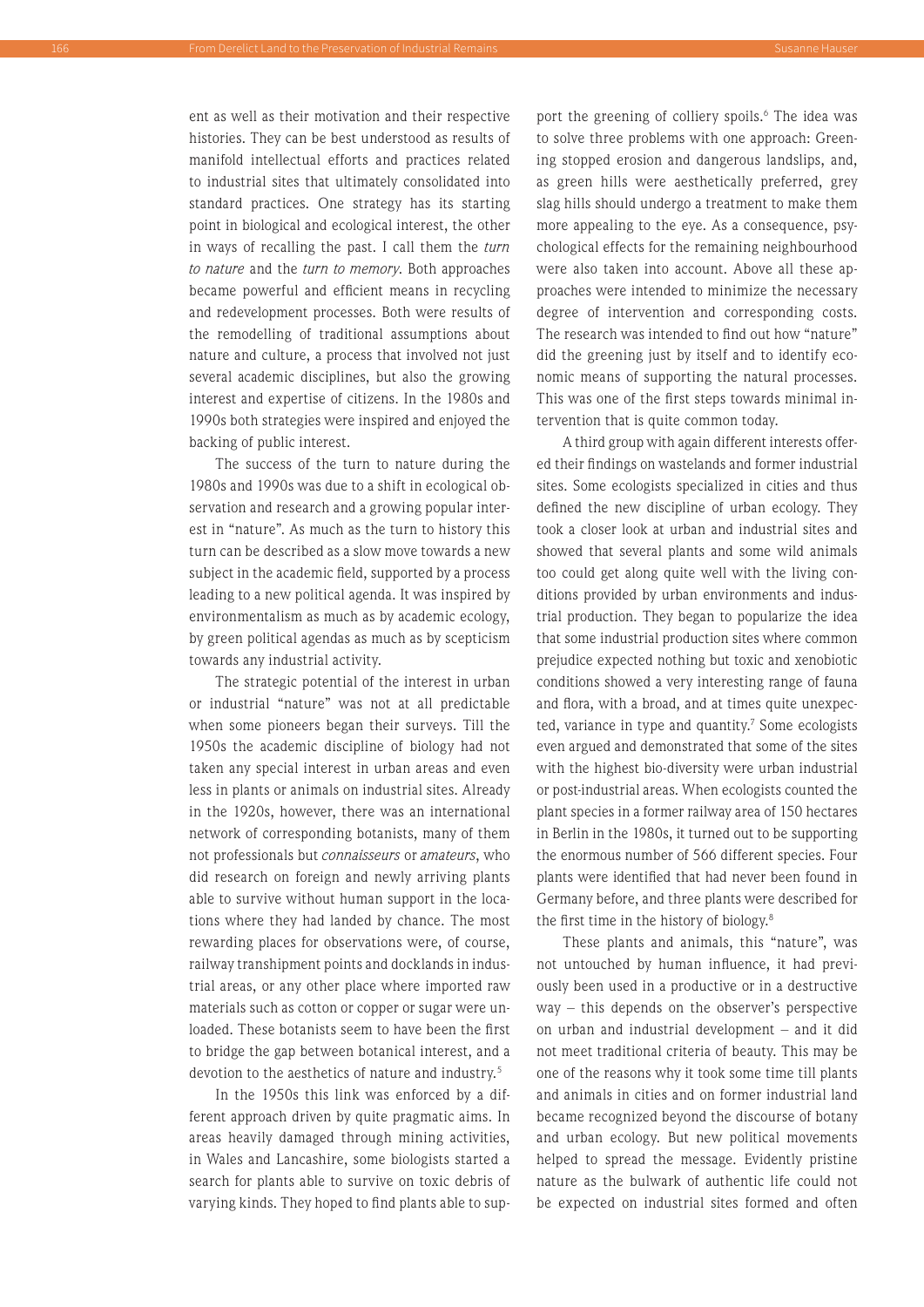damaged through human activity. But this did not obviate activities to preserve the "nature" as found, regardless of how it came into existence. Even brownfields and any cultivated or exploited area could become untouched, pristine nature again if human beings would leave it alone, an attitude which still prevails today.<sup>9</sup>

The popularity of urban nature and especially urban wilderness emerged during the 1970s and resulted in a widespread public appreciation of the newly discovered urban nature outside of parks and other controlled areas, in claims for the preservation of urban and industrial biotopes and in the maintenance of wild flower populations in private gardens and on urban balconies.10 The urban and industrial wilderness became a symbol for freedom and one of the last romantic residues close at hand.

In the 1980s and 1990s some brownfields were discovered to be refuges for rare species of plants and animals. These descriptions added another aspect to the interest in post-industrial nature. They were able to draw together the spheres of ecological research, the claim for preservation, the necessity of management, and they challenged the naive assumption that rural areas were still somehow closer to "nature" in the sense of biodiversity than cities.<sup>11</sup> This again opened new perspectives on aesthetic considerations. Today, nearly three decades later, a wide-ranging stock of knowledge, including ecological descriptions and a vital interest in the aesthetics of post-industrial nature, serve as planning inputs. The acceptance of huge lakes filling former open-pit mines in Brandenburg, or the reinterpretation of former military zones as future wildernesses, would be highly improbable without the still on-going reinterpretation of industrial and post-industrial "nature".12

The "turn to memory", and its career in the redevelopment of former industrial sites, also started with the interest of groups specialized in marginalized phenomena and uncommon themes. There was some early public interest though for science and technology, including their history, and this interest enjoyed powerful supporters among politicians and businessmen. Institutions displaying ties between technology and memory to the public were established as early as the late 18<sup>th</sup> and in the 19th century: the *Musée des Arts et Métiers* in Paris of 1794 and the *Science Museum* in London of 1857. Their exhibitions, however, were not yet linked or devoted to industrial production. This link was established on an institutional basis

between 1900 and 1930, when museums of technology were founded in several capitals of industrialized nations. Some of their exhibitions included displays of outdated machinery and other material witnesses of earlier stages of manufacturing and industrial production. In Germany the *Deutsches Museum* in Munich, founded in 1905, and the *Verein Deutscher Ingenieure,* supported these activities, while in England the *Newcomen Society for the Study of the History of Engineering and Technology*, founded in 1919, was a driving force in the preservation of the material remains of former productions. This was one of the aspects furthering the later development of the turn to memory and its role in reclamation processes.

Another important ingredient of the turn to memory in the rehabilitation of former industrial sites was a change in the scope of academic research. After World War II, social and economic topics entered the humanities with renewed energy, and gained some influence on the mainstream of historiography. The relations of economy, industry and society became common issues, especially in British and French historiography. This also included the dedicated research on the workers' perspectives on industrial production and their political role. Some approaches to that subject became quite popular reads.13

The term "industrial archaeology" provided another and possibly the crucial link between the spheres of industry and humanities. It was coined in 1955.14 It defined a new field for research as it tied together engineering and the history of technology, art history, architecture, and the history of construction and building, and referred to the methods of archaeology. Already in the 1960s, the recently proposed concept played an important role in the first creation of a post-industrial landscape as a museum of its industrial past. The result was the later World Heritage Site of the *Ironbridge Gorge Museums* in Shropshire. Ironbridge has become the Mecca of industrial archaeology and still serves as a blueprint for museum and preservation projects. Here, for the first time, the new, prolifically publishing industrial archaeologists met with local urban planners to plan a common project. The urban development of the New Town of Telford and the development of the adjacent Iron Bridge Gorge, industrialized more than 300 years earlier and left for more than hundred years in the 19th century, were conceived at least in part as a single comprehensive project.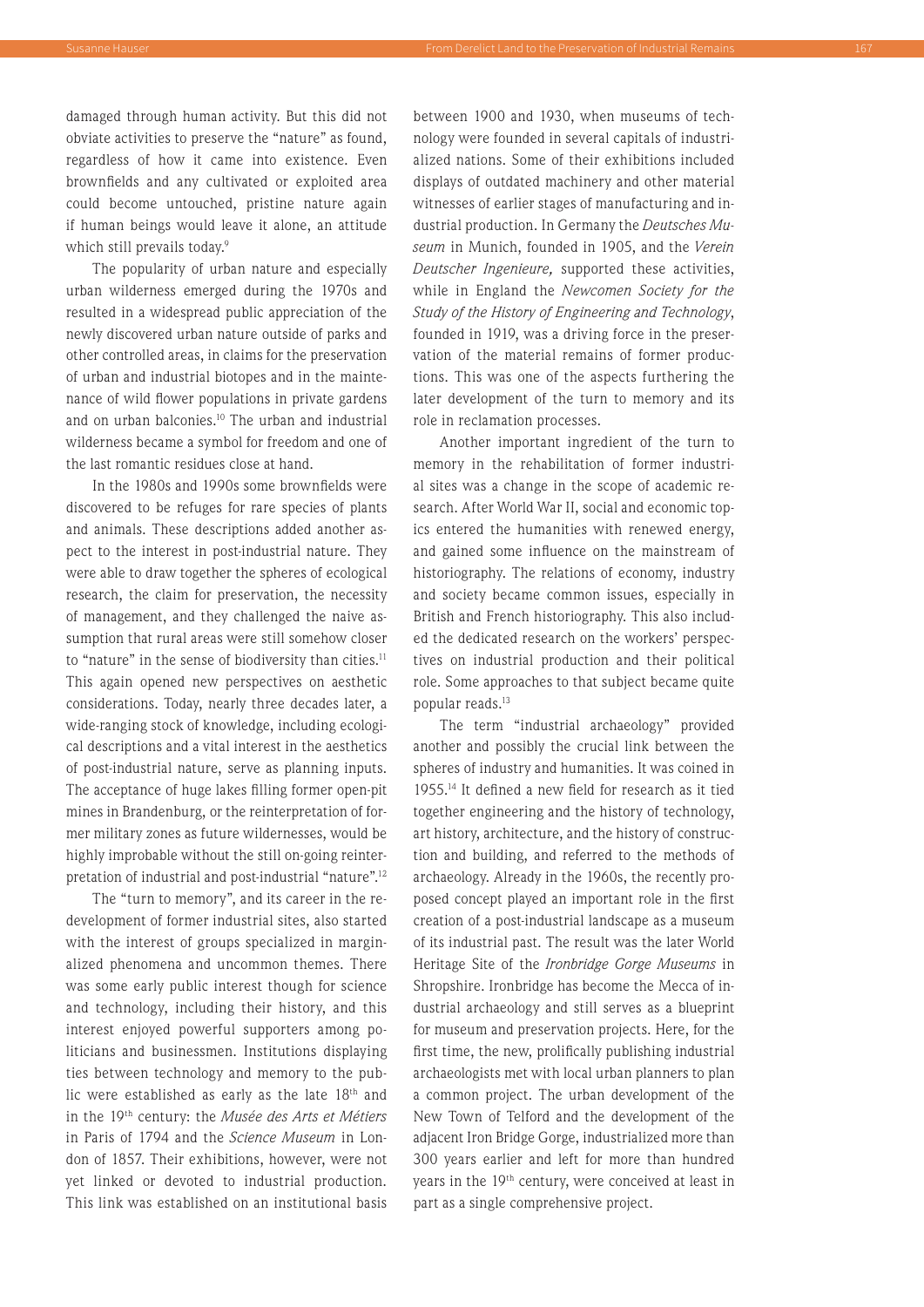Today the *Ironbridge Gorge Museums* comprise eight major heritage sites and several hundred preserved buildings in various industrial villages. The heritage sites draw on a wide range of presentation styles: tours of the now about 400 year-old furnaces; classical displays of collections; invitations into reconstructed residences; visits to a variety of workplaces representing various stages of industrial labour; "working museums" where old production methods can be observed; re-enactments of historical events. The last major addition was a new interactive Design and Technology Museum. The Iron Bridge – indeed the world's first bridge made of iron – lends its own quite unique flair to this varied and constantly, according to the most recent developments of museology, reworked program.

The "turn to history" as well as the "turn to nature" were highly complex answers to the damaged land left behind after the disapperance of industrial production. The treatment of former industrial sites and the redevelopment of deindustrialized regions questioned aesthetic approaches and symbolic practices. It also affected, challenged and even linked concepts associated with nature or with history: the idea of the (post-)industrial landscape integrating very special natural habitats and special industrial buildings, machinery and other traces seems to be one of the remaining results of the practices and attitudes developed over some sixty years in Western Europe.

# **Some Remarks on Identity and Preservation**

Notable is the fact that already the early debate on the preservation of industrial remains in Great Britain was staged as a debate of national concern and as an invitation to add a new aspect to the national identity. In 1955 Michael Rix, the first promoter of the Ironbridge Gorge Museum project, underlined the urgency of his cause through the argument that Ironbridge, as the "cradle" of the "industrial revolution", is evidence of the pioneering role of Britain in the international process of industrialization. The idea of preserving "the evidence" convinced the local development corporation, and finally won the attention of public funding bodies, among them national institutions.<sup>15</sup>

A different approach was taken in *Écomusées*. 16 The discussions and the strategies were, according to the programmatic ideas mainly based on ethnological considerations, directed towards local and regional development and involvement. The general agenda for any *Écomusée* was to turn not just a place but landscapes into heritage sites that function on behalf of the economic and social future of the local inhabitants, and open up new perspectives through reference to earlier accomplishments and strengths.

The approach in Ironbridge and the principles of the Écomusée, first applied to an industrial site in Le Creusot in 1971, accepted the fact that depression may ensue from economic collapse. The approaches were based on the conclusion that this state had to be consciously countered through the rehabilitation of the industrial past: there is no reason to devalue the past once it has proved to be economically unviable. Its fruits and the experience born of it should be perceived as riches and as a resource. In this respect both programs show a psychotherapeutic potential. The articulation of the past, its presentation, and appreciation, are seen as means to establish a new perspective and to trigger future-oriented activities. In this sense they were and still are meant to support a self-confident idea of a local, regional, or national identity.

These cases were pioneering projects. Their promoters succeeded in the permanent integration of their subjects into the general discourses on history and preservation. Questions of identity are tackled and answered differently today, as the offer of identifying bonds is manifold and not necessarily bound to specific places any more. A constant and thus identifying local reference to old industries cannot be easily maintained in Western Europe's former industrial regions once the generation with a vital connection to the closed slate quarries or textile mills, to the decommissioned mines or steelworks, has died. And sites with protected, local, post-industrial biotopes are usually not used or understood as very special and identifying places. New conditions assert themselves when the local focus of work has shifted to an economy based on services. Economic changes push the former industries into the background and, in the long run, render the material remains and their specifics as alien to the local population as any other old or new unknown object. But industrial activities are still a common subject of historiography; the opportunity to save industrial structures as monuments still exists, as do highly appreciated museums of industry. Thus former industrial sites and the associated ways of working and living in Western Europe are and will be among the many remains and historic subjects that may retain the interest of future generations.